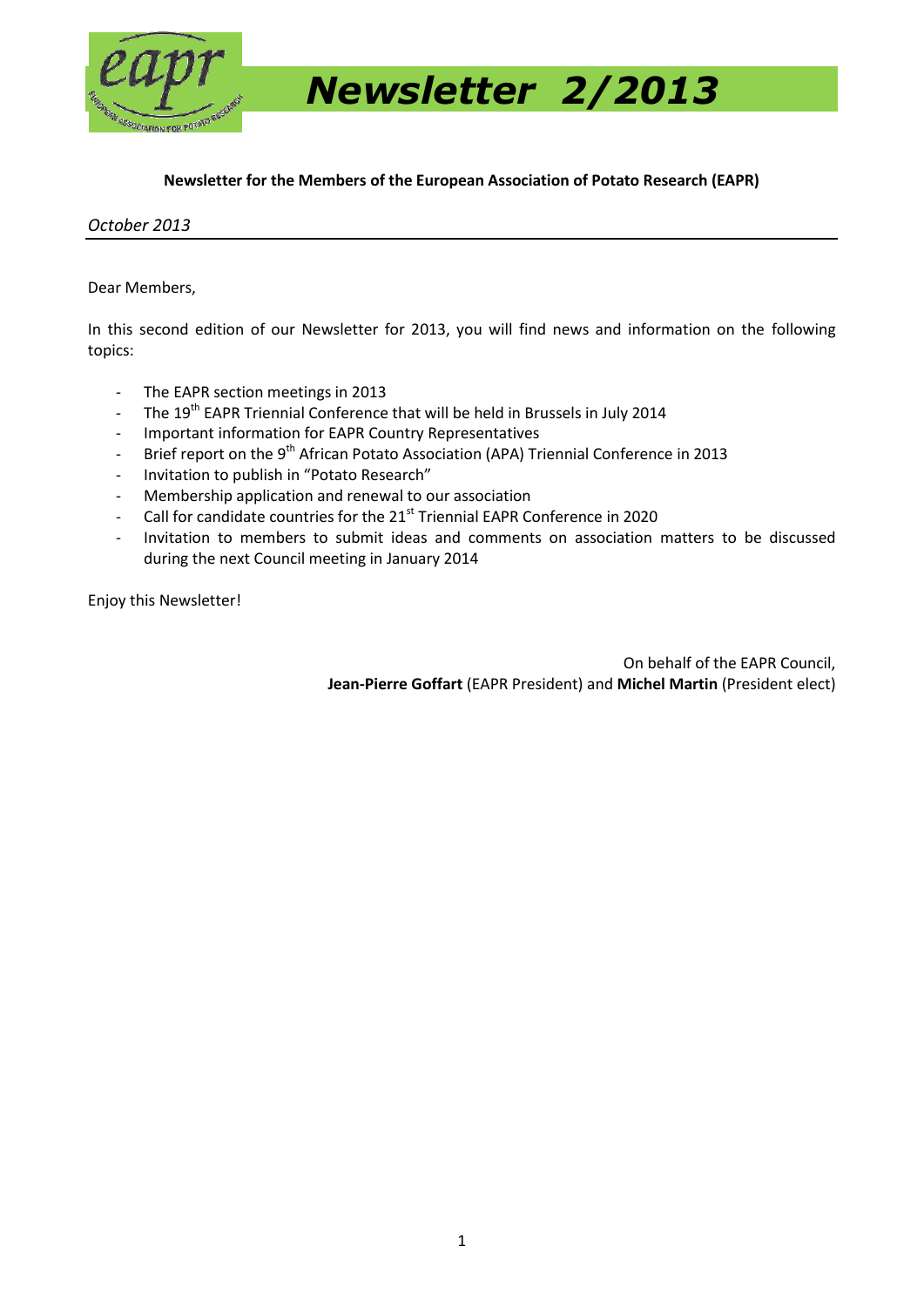**EAPR Section Meetings in 2013:**

**Brief reports on the meetings already organized and information on forthcoming meetings**

Three sections have already held successful meetings this year:

- Section Virology in Antalya (Turkey) in May (47 participants, including 2 PhD and 2 MSc students )
- Section Breeding and Varietal assessment in Héviz (Hungary) in June-July (68 participants, including 10 PhD students)
- Section Agronomy and Physiology in Prague (Czech Republic) in September (54 participants)

Thank you to the organizing Committees for their investment and energy and to all the participants for their contributions !

Two meetings have still to be held, in October and November. Please do not hesitate to join those meetings!

- **Section Post Harvest**: October 22-24, 2013 in Warsaw (Poland), Organizing Committee chaired by Prof. Kazimiera Zgórska [\(eapr2013@ihar.edu.pl](mailto:eapr2013@ihar.edu.pl) ) *IHAR Institute*, website: [http://www.ihar.edu.pl/post\\_harvest\\_eapr\\_section\\_meeting.php,](http://www.ihar.edu.pl/post_harvest_eapr_section_meeting.php) [section co-chairmen: Adrian Cunnington (United Kingdom) and Romke Wustman (The Netherlands)].

- **Section Pathology**: November 17-21, 2013 in Jerusalem (Israel), Organizing Committee chaired by Dr. Leah Tsror [\(tsror@agri.gov.il](mailto:tsror@agri.gov.il) ) *Volcani Center* – Topic : "*Climate Change / Global Warming – Effects on Diseases and Pests*" website [http://www.eapr-jerusalem.com](http://www.eapr-jerusalem.com/) [section chairman : Dr. Asko Hannukkala (Finland)].

Short reports on the five sections' meetings, together with contributions from funded young scientists (mainly PhD students), will be published in the next Newsletter edition 1/2014.

**Last opportunities to obtain funding for young scientists (PhD or students) during the "Post-Harvest section meeting" in Warsaw and the "Pathology section meeting" in Jerusalem!**

The EAPR Council decided to give funding to attract and welcome new young scientists as potential new members during the EAPR Section meetings in 2013. This support is provided to each organizing committee to encourage young scientists (PhD or students) to attend our section meetings in 2013 (e.g. by giving free or reduced price registration, by offering a prize for the best student paper or by subsidising their accommodation, or any other way …). Moreover, it was decided to offer them free membership to the EAPR for a twelve month period starting in January 2014.

If you know a young scientist who could benefit from this opportunity, please go to the website homepage of the different sections' meetings for detailed information on what each organizing committee is offering to such participants.

#### *The main conditions for students to access this funding are as follow*:

- Students are only eligible for financial support if they present either a paper or a poster at the Section meeting,

- Funding recipients are required to write a short report on their contribution to the meeting for the EAPR Newsletter issue 1/2014 (scheduled for February 2014).

#### **If you know such a student, please inform her/him about this opportunity!**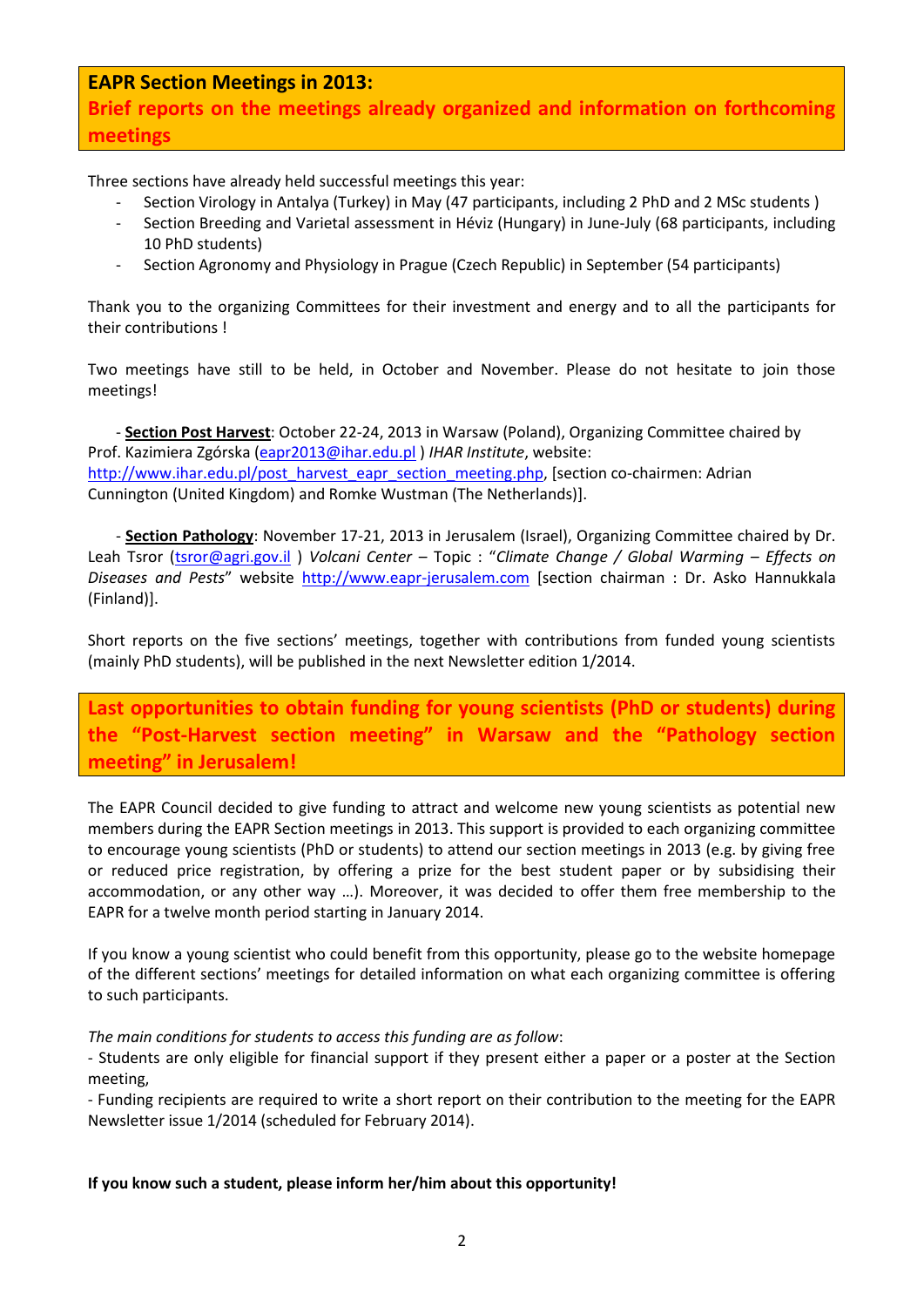## **19th EAPR Triennial Conference in 2014 in Brussels (Belgium): [www.eapr2014.be](http://www.eapr2014.be/)**

### **"Innovation and recent scientific and technological developments within the potato sector"**

**Registration and abstracts submission are now open! Reduced registration fees for students and young scientists!**

The Organizing Committee of the 19<sup>th</sup> EAPR Triennial Conference in 2014 is pleased to announce the launch of its website for the 19<sup>th</sup> Triennial Conference: [www.eapr2014.be](http://www.eapr2014.be/).

> **Paper and poster abstracts submission deadline is 10 December 2013. "Early bird registration" will be open up to 15 March 2014, "Late registration" up to 15 June 2014.**

> > **"Reduced fee for students and PhD students!"**

**"One day pass".**

**"Best Poster Award"** 

**Possibilities for funding scientists from developing countries will discussed in the next months.**

**It has been decided that the 20 best abstracts selected for oral presentation will be invited to submit a full paper submission in our Journal "Potato Research" (Impact Factor: 0.558, 2012, Journal Citation Reports®, Thomson Reuters) following peer-review process of the journal.**

**Please, encourage colleagues working on potato research projects in your country to submit abstracts and to join us in Brussels in July 2014!** 

**Organization of mini-Workshops will be scheduled during the Conference.** 

**Some themes have already been suggested for workshops by the Organizing Committee, including:** 

- **Biological control for the potato crop**
- **Precision agriculture in potato production**
- **Nematodes, a threat for the potato crop?**
- **Innovation and transfer of advice and results from potato research to practice**

**Do you have other suggestions for specific themes to be debated during a workshop? Please do not hesitate to contact the Organizing Committee [\(goffart@cra.wallonie.be\)](mailto:goffart@cra.wallonie.be). All suggestions will be considered for the conference programme.**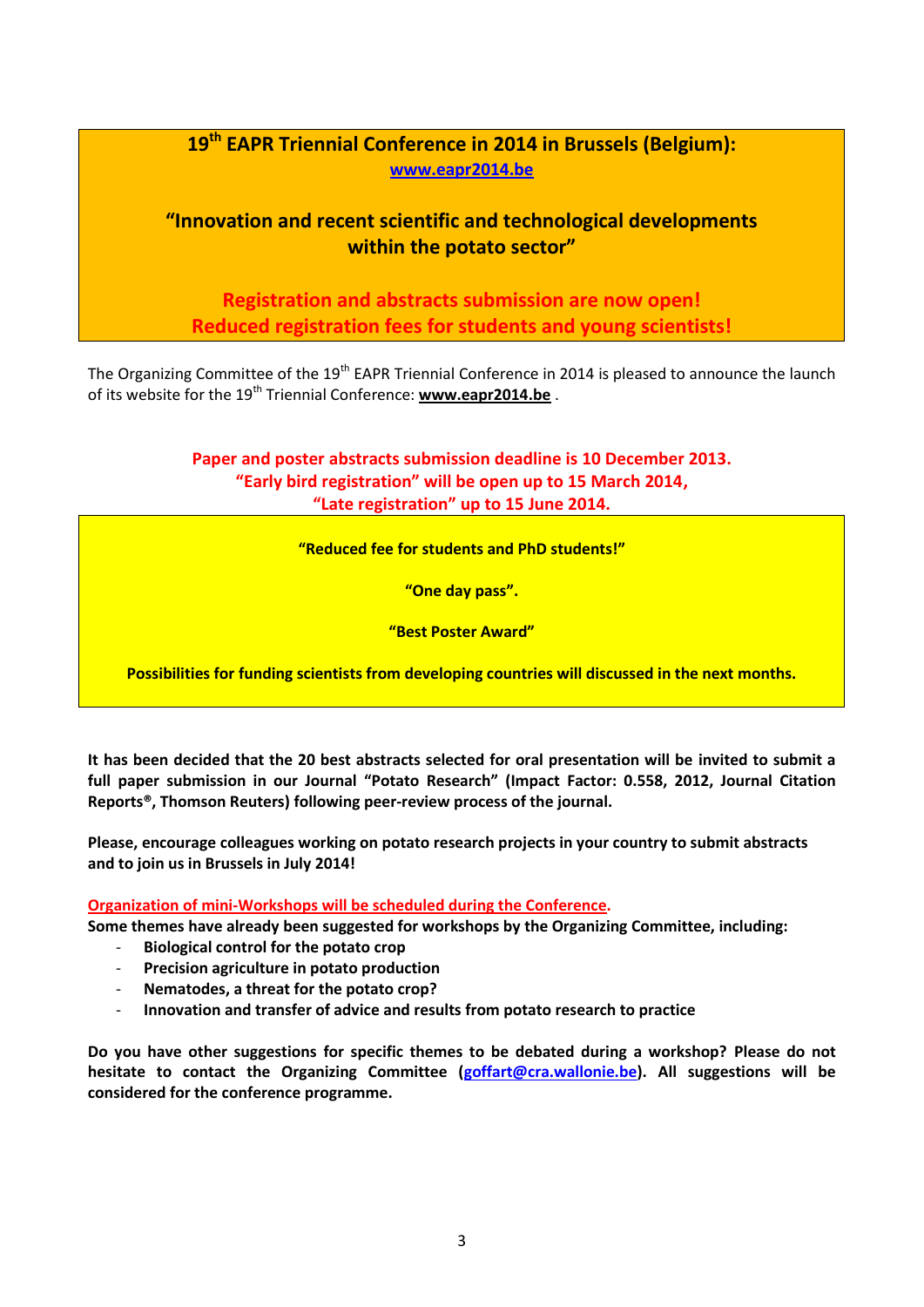## **Important information to EAPR Country representatives: Please be active to list and to contact potato scientists in your country!**

The EAPR Council has prepared a job description of CRs. This will be discussed and finalised with CRs, to encourage actions that support the EAPR within their countries. This will involve developing closer contact with potato scientists, surveying the research topics within their own countries, and encouraging individuals to become EAPR members or to renew their membership.

Here is the job description proposed by our Council member, Serge Duvauchelle, in charge of the contact with the CRs:

**1. The country representative should be a fully committed EAPR member.** 

#### **2. Actions in their own countries:**

- **a.** To communicate about the EAPR to a large community concerned with the potato: researchers, particularly the young ones, technical experts in the potato industry (breeders, packers, processing companies….) and experts in the organisations surrounding the potato industry, including advisors, extension services, phytosanitary companies, agricultural councils, Plant Health Authorities, pest detection and identification laboratories,
- **b.** To invite these scientists and technical experts to become EAPR members or to renew their membership,
- **c.** To invite them to participate at the triennial conferences and the section meetings, and to present oral contributions or posters,
- **d.** To motivate researchers and technicians to engage with the EAPR using EAPR flyers/posters (translated into home country's language) distributed at technical meetings or via mailing lists, and targeted distribution of the EAPR Newsletter,
- **e.** To maintain contact with members and, using the EAPR membership list, to follow up membership renewals,
- **f.** To collect suggestions and respond to questions from the members (difficulties with the membership, section meetings information…),
- **g.** To initiate and to update a survey of the main potato research topics within their own countries.

#### **3. Interactions with the EAPR Council:**

- **a.** To communicate with the councillor responsible for country representatives (currently Serge Duvauchelle, from France): concerning the membership (retired members, questions of new members…), the success of EAPR initiatives, the main research topics, interesting meetings and exhibitions etc.
- **b.** To participate at the CR's meeting during the Triennial conference.

#### **This proposal will be discussed and agreed during the next EAPR Triennial Conference in Brussels in July 2014.**

**Nevertheless, the current work of CRs will continue over the coming weeks. CRs will be asked to disseminate information on the next EAPR Triennial Conference to potato scientists in their own countries, and to invite them to join the EAPR or renew their membership, and also to participate in the Triennial Conference.** 

**The details of Country representatives are given at the end of this Newsletter.**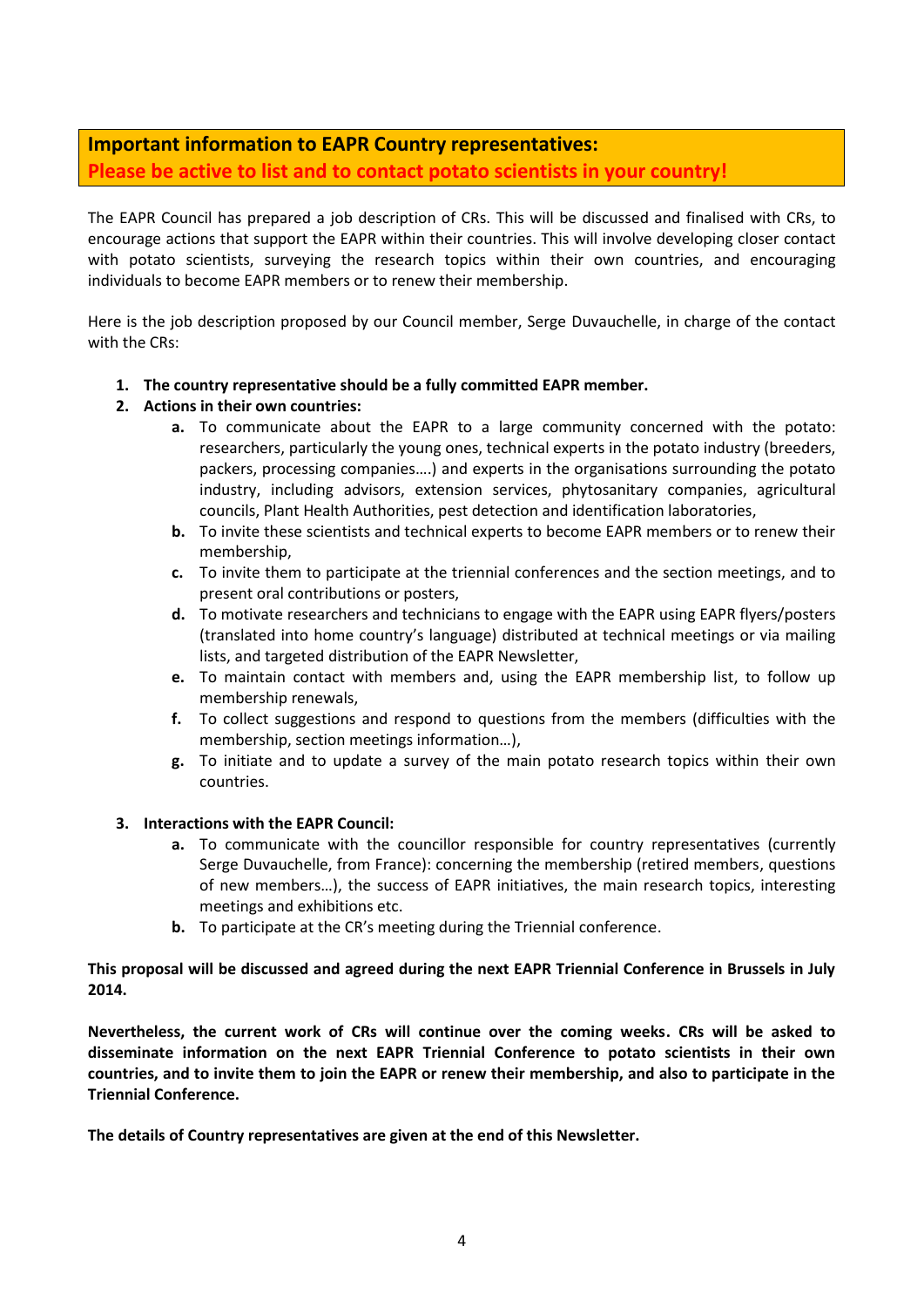## **Report from African Potato Association (APA) 19th Triennial Congress 2013**

*Thank you to Jari Valkonen, our past President, for his brief report from the 9th Triennial African Potato Association (APA) Conference which was held in Great Rift Valley Lodge, Naivasha, Kenya (30 June - 4 July 2013). You will find more information on the organization on the website <http://www.africanpotatoassociation.org/>*

"We had a great pleasure with Anton Haverkort, the past Secretary of EAPR, to participate as invited speakers in the well-organized 9<sup>th</sup> Triennial Conference of APA in Kenya a few months ago. There were over 200 participants. Us coming from outside Africa were in minority. International Potato Center (CIP) was the main organizer and Dr Jan Low, President of APA, was responsible for arrangements. A large number of CIP staff is stationed in East Africa where cultivation of potato and sweetpotato increases faster than any other subsistence crop.

The conference covered potato and sweetpotato research and was focused to issues relevant in Africa. However, many topics related to potato research were also of global importance. Talks and posters reported advances in strategies to improve poor seed potato quality and supply and moving local seed systems to scale in sub-Saharan Africa; role of the private sector, private-public sector partnerships, and intellectual property management in technology transfer; disease management; potato processing in African tropical highlands; adapting the agriculture products value chain; and addressing the changing consumer behaviour.

The overall atmosphere in the conference can be described as exceptionally interactive and enthusiastic. The awareness that more information is required and more research will be needed to fill in gaps of knowledge was more than obvious among the conference participants. Everyone seemed interested in learning about a wide range of topics. This is not necessarily the case in all scientific conferences.

Because the number of experts involved in the potato sector increases in Africa, a suggestion to form Thematic Groups was put forward and discussed in the general meeting of APA, but not yet agreed. Could the Sections of EAPR have a role to play in responding to the needs of such thematic discussions? We could be more active in welcoming African colleagues to EAPR section meetings. Costs may be an obstacle, but it seemed that a large number of African participants had been successful in getting the necessary financial support for participation to the APA conference. CIP had done a great job in helping to achieve that. It might also be possible to organize EAPR section meetings on African continent?

It seems safe to predict that future APA conferences will attract more potato and sweetpotato researchers from outside Africa. Similarly, let's hope to see many African colleagues in the next Triennial Conference of EAPR in Belgium!"

> Jari Valkonen Past President of EAPR

## **"Potato Research" is the scientific journal of our association. Submit your scientific paper to your journal!**

In 2011, Potato Research, published by Springer received an Impact Factor of 0.737 from Journal Citation Reports® (Thomson Reuters). This was a first step to encourage increased submissions to the scientific journal of the EAPR. So do not hesitate to submit your manuscripts to promote your work and make it more internationally recognized. This first Impact Factor means that Potato Research is indexed and abstracted in:

- Science Citation Index Expanded (also known as SciSearch®)
- Journal Citation Reports/Science Edition
- Current Contents®/Agriculture, Biology and Environmental

Why not submit your next paper to your society journal? Online submission: <http://www.editorialmanager.com/potr>

For further information about the journal, take a look at the journal page: [www.springer.com/11540](http://www.springer.com/11540)  **With your help, your submissions and the quality of your work, the Impact Factor of Potato Research will increase during the following years!**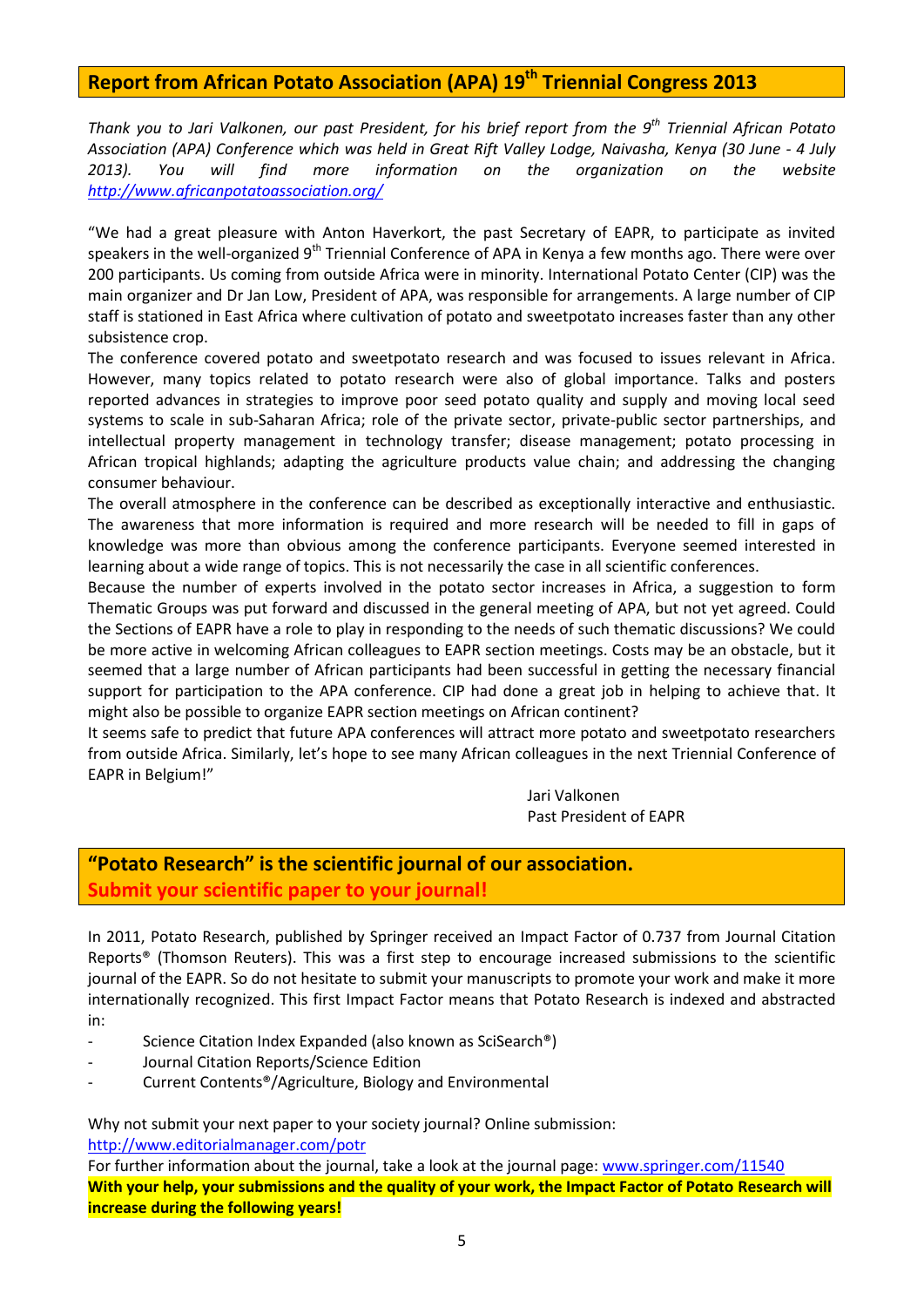#### **Membership application and renewal for 2014: Please act before 31 December!!!**

**Please remember to renew your EAPR membership for 2014 to keep the many benefits you gain (see below)!** You can renew your membership online through the member login at the EAPR website [www.eapr.net.](http://www.eapr.net/) Information about the procedure can be obtained from [info@eapr.net.](mailto:info@eapr.net) Online membership renewal is secure, easy and works in real-time. The payment methods include secure credit card processing or PayPal.

Renewal by bank transfer remains possible. In this case, please contact our Treasurer, Kürt Demeulemeester, for information on how to do this [\(kurt.demeulemeester@inagro.be\)](mailto:kurt.demeulemeester@inagro.be).

We would like to strongly encourage you to invite your colleagues to join the EAPR. The membership application form is available at the EAPR homepage: <http://www.eapr.net/membership/membership-application/>

Being a member of the EAPR and paying the annual subscription (60 Euro) offers multiple benefits:

- Online access to Potato Research, Euphytica and the American Journal of Potato Research,
- A print copy of Potato Research free of charge,
- Participation in the Triennial conferences and Section meetings at members' rates,
- Participation in Annual Meetings of the Potato Association of America at members' rates,
- English-language books from Springer can be ordered at a 20% discount! <http://www.springer.com/eapr?token=Be9DeX3w72K7Rsq>

**Please note that if you fail to renew before 1st April 2014, you will lose your direct personal and free online access to the three journals until your membership is renewed!** 

**Consider the value of your organisation becoming a Sustaining Member of the EAPR. For details see [www.eapr.net](http://www.eapr.net/)**

## **Candidate countries for EAPR 21st Triennial Conference organization in 2020: Please apply!**

The Council needs to present detailed proposals for the location of the 21<sup>st</sup> Triennial Conference to the General Meeting during the Brussels  $19<sup>th</sup>$  Triennial Conference. Countries that wish to offer themselves as candidates should send to the President of the EAPR [\(goffart@cra.wallonie.be\)](mailto:goffart@cra.wallonie.be) **before 1st of April 2014** a letter specifying:

- A proposed future President for the EAPR
- The organisation(s) responsible for the conference,
- The expected venue in the country for the conference,
- The strengths of this location for the conference venue,
- The expected scientific topics of the conference,
- Places of interest suitable to be visited,
- General sponsorship to be pursued for this conference

This information will help the Council to propose the best candidate country for endorsement by a vote of the members during the General Meeting to be held at the Brussels Triennial Conference in July 2014. The General Meeting will also be requested to approve the "President Elect" who will be in charge of the organisation of this 21<sup>st</sup> Triennial Conference in 2020 which will be at the end of their term as President. Please remember that, based on the new EAPR Constitution, the President Elect will become a member of the EAPR Council for an initial three year period starting after the 2014 Brussels Conference, then after the 2017 Conference, she/he will serve three years as the President.

**Up to now, Ireland and Turkey have both expressed their intention to apply to host the Triennial conference. Few months are remaining for other candidates to complete their proposals. Please act!**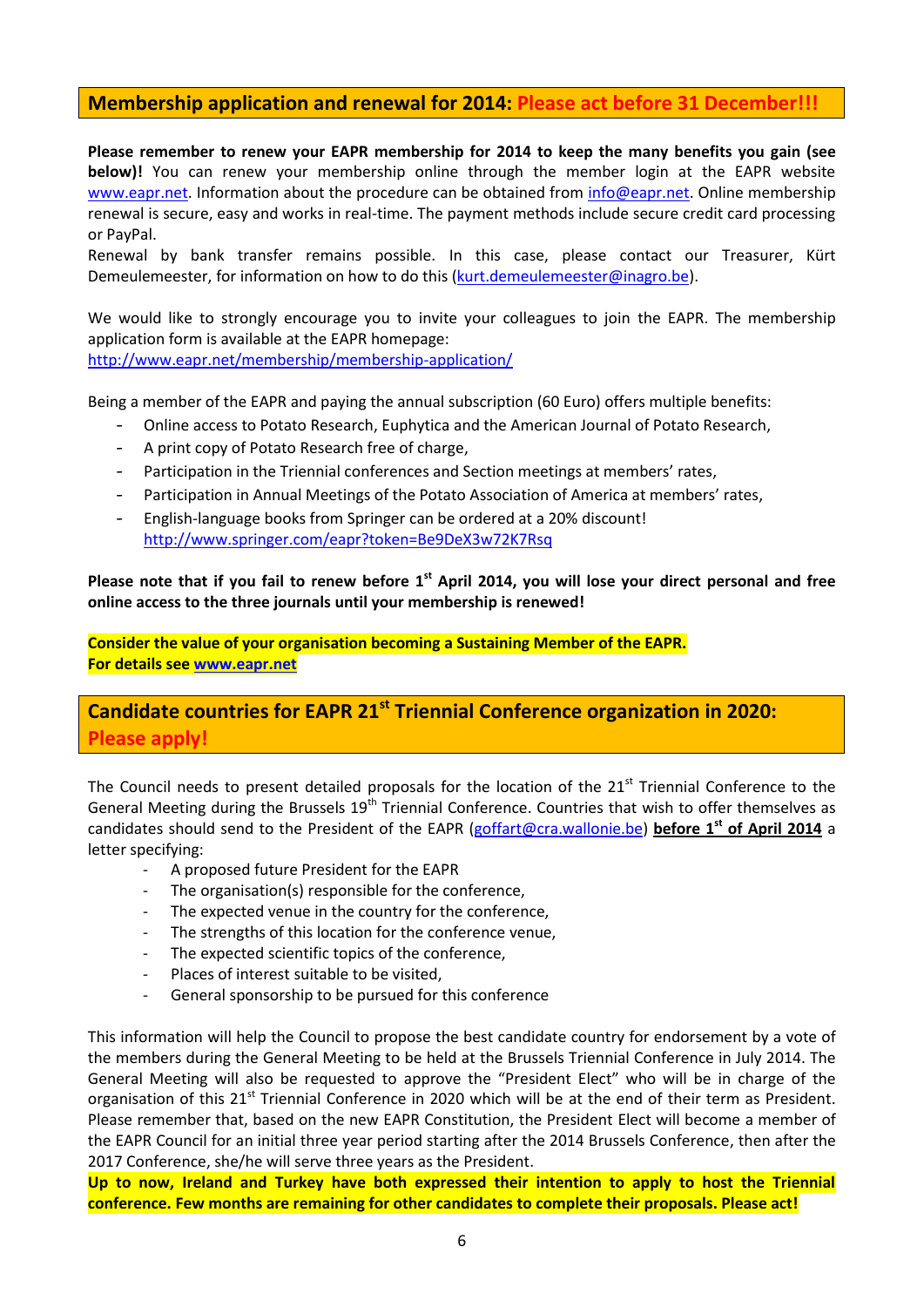## **The next EAPR Council meeting will be held on 23-24 January 2014: Suggest topics to be discussed by Council members**

During the last Council meeting in January 2013, the following main points were discussed:

- Financial matters and membership situation/evolution
- Potato Research : situation of the impact factor and of the 2013 Volume content
- Country representatives: proposal of a draft description for the job to boost their action in their own countries
- Section meetings and funding action for improving new scientist membership of the EAPR
- $\div$  EAPR Website : proposal of a draft document to re-develop the EAPR Website in a 3-year program
- ❖ EAPR newsletters structure and management
- Cooperation with other societies active in potato research : situation and evolution
- Scientific cooperation : position of EAPR towards potato research and science requirement
- Preparation of the 19<sup>th</sup> Triennial Belgium (6-11 July 2014) and further Triennial Conferences (France in 2017, candidates for 2020)

These points and others will be included in the agenda of the next Council meeting in January 2014.

Please feel free to suggest topics to be discussed during the coming Council meeting. We should be particularly interested to have your opinion and ideas on the following points:

- Role and action of EAPR Country representatives (please send your suggestions to Serge Duvauchelle who is in charge of relation with Country Representatives);
- Need for and ways of evolution of the EAPR Website (please send your suggestions to Mike Storey who is in charge of our Website management)
- Future actions of EAPR for scientific cooperation either with other potato or scientific associations, or at European level (please send your suggestions to Louise Cooke, Richard Visser or Klaus Dehmer)

## Composition of the EAPR Council for 2011-2014

**Dr. Jean-Pierre Goffart (President),** Gembloux, Belgium[, goffart@cra.wallonie.be](mailto:goffart@cra.wallonie.be) 

**Dr. Mike Storey (Vice-President),** Warwickshire, United Kingdom[, mike.storey@potato.ahdb.org.uk](mailto:mike.storey@potato.ahdb.org.uk) 

**Dr. Elina Virtanen (Secretary)**, Oulu, Finland[, elina.virtanen@mtt.fi](mailto:elina.virtanen@mtt.fi) 

- **Ir. Kürt Demeulemeester (Treasurer)**, Rumbeke Beitem, Belgium, [kurt.demeulemeester@inagro.be](mailto:kurt.demeulemeester@inagro.be)
- **Ir. Serge Duvauchelle (Councillor),** Loos-en-Gohelle, France[, duvauchelleserge@gmail.com,](mailto:duvauchelleserge@gmail.com)

in charge of the relation with EAPR Country representatives

- **Dr. Louise Cooke (Councillor),** Belfast, United Kingdom, [louise.cooke@afbini.gov.uk](mailto:louise.cooke@afbini.gov.uk) , in charge of contact with international scientific societies
- **Prof. Dr. Richard GF Visser (Councillor),** Wageningen, The Netherlands, [richard.visser@wur.nl,](mailto:richard.visser@wur.nl) in charge of international scientific cooperation
- **Dr. Klaus J. Dehmer (Councillor),** Gross Luesewitz, Germany[, dehmer@ipk-gatersleben.de,](mailto:dehmer@ipk-gatersleben.de) in charge of international scientific cooperation

**Ir. Michel Martin (President elect)**, Péronne, France, [m.martin@arvalisinsitutduvegetal.fr](mailto:m.martin@arvalisinsitutduvegetal.fr)  **Prof. Dr. Ir. Paul C. Struik (non-executive Council member)**, Wageningen, The Netherlands [paul.struik@wur.nl](mailto:paul.struik@wur.nl) 

**Dr Katrin Kotkas** (**Councillor**, in charge of relation with EAPR sections) has resigned as Councillor. The President and Council members thank her for her service to the EAPR and send her their good wishes.